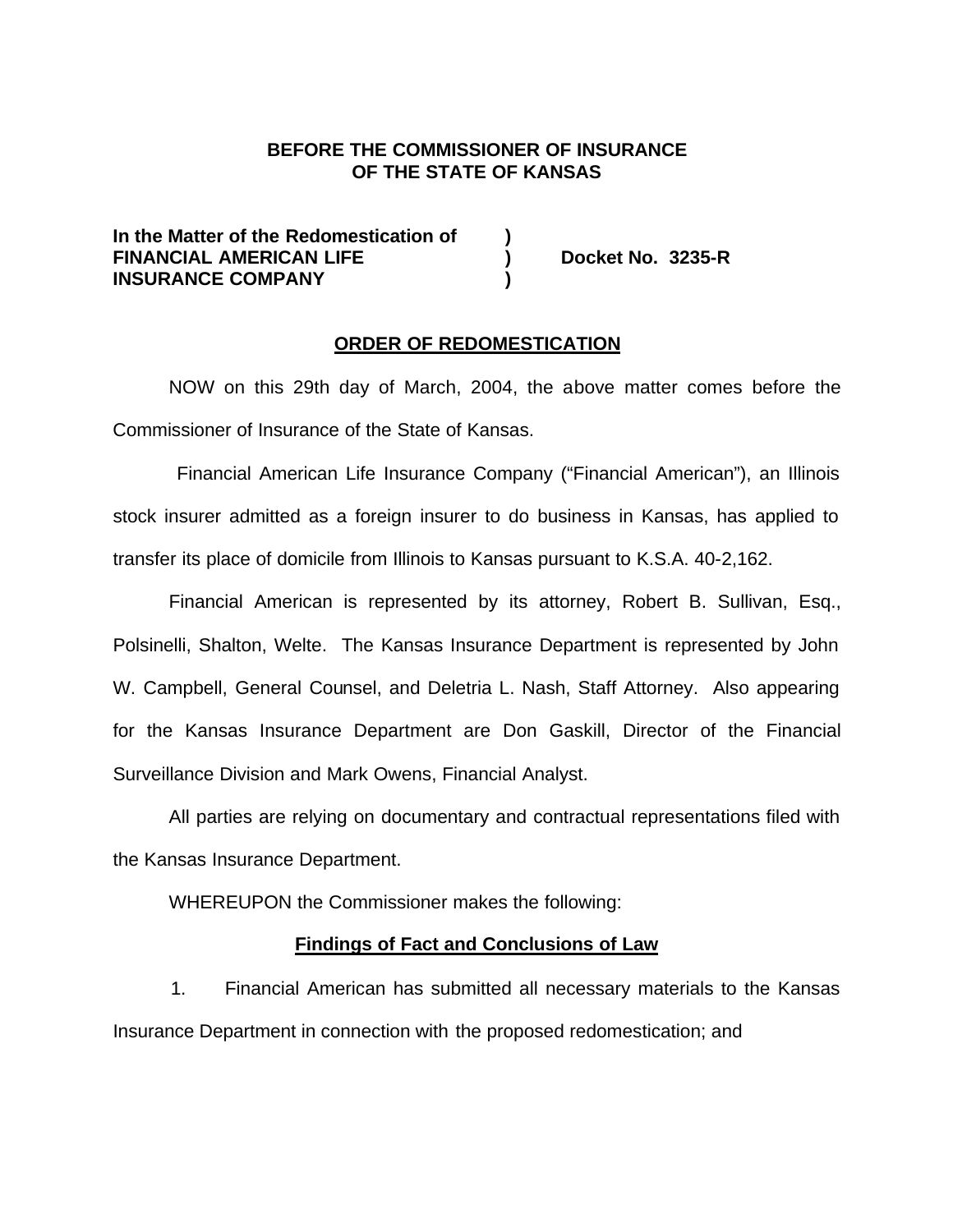2. The redomestication has been approved by the Office of the Commissioner of Illinois; and

3. The redomestication has been approved by unanimous consent of the sole shareholder of Financial American pursuant to K.S.A. 40-2,162.

**IT IS THEREFORE ORDERED BY THE COMMISSIONER OF INSURANCE THAT:**

1. The redomestication of Financial American Life Insurance Company from Illinois to Kansas to become a domestic stock insurer is hereby approved pursuant to K.S. A. 40-2,162.

2. In conjunction with this order, Financial American shall be issued an amended certificate of authority to be in effect until such certificate is suspended, revoked or terminated by the Commissioner of Insurance of Kansas.

3. The Commissioner of Insurance retains jurisdiction over the subject matter of this proceeding and over the parties for the purpose of entering such further order or orders as may be deemed proper.

### **Notice of Right to Hearing or Appeal**

Financial American Life Insurance Company is entitled to a hearing pursuant to K.S.A. § 77-537, the Kansas Administrative Procedure Act. If Financial American desires a hearing, the company must file a written request for a hearing with:

> John W. Campbell, General Counsel Kansas Insurance Department 420 S.W. 9th Street Topeka, Kansas 66612.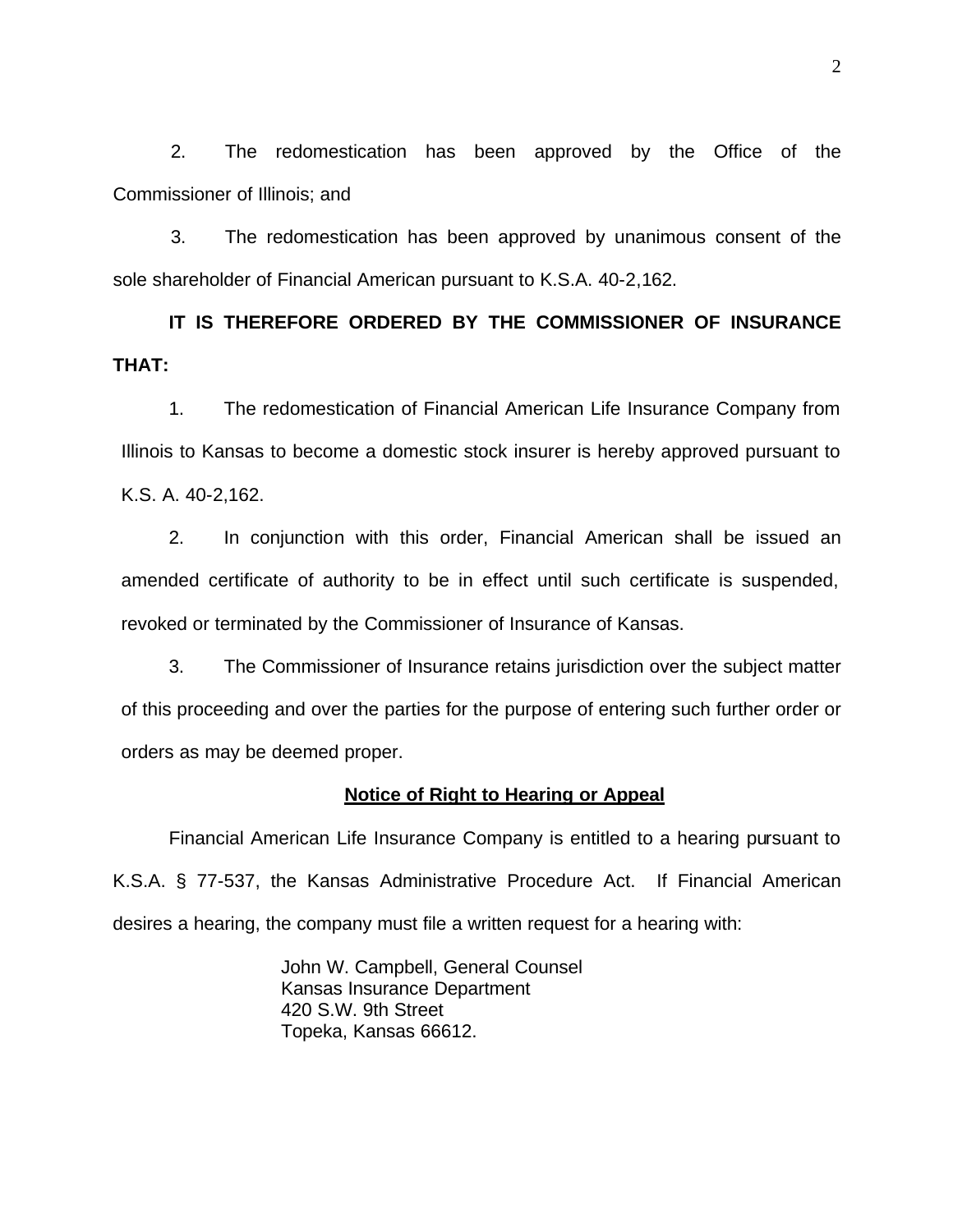This request must be filed within fifteen (15) days from the date of service of this Order. If Financial American Life Insurance Company requests a hearing, the Kansas Insurance Department will notify the company of the time and place of the hearing and information on the procedures, right of representation, and other rights of parties relating to the conduct of the hearing, before commencement of same.

If a hearing is not requested in the time and manner stated above, this Order shall become effective as a Final Order upon the expiration of time for requesting a hearing, pursuant to K.S.A. § 77-613. In the event that Financial American Life Insurance Company files a petition for judicial review, pursuant to K.S.A. § 77-613(e), the agency officer to be served on behalf of the Kansas Insurance Department is:

> John W. Campbell, General Counsel Kansas Insurance Department 420 S.W. 9th Street Topeka, Kansas 66612.

**IT IS SO ORDERED THIS 29th DAY OF \_March\_, 2004 IN THE CITY OF TOPEKA, COUNTY OF SHAWNEE, STATE OF KANSAS.**



\_/s/ Sandy Praeger\_\_\_\_\_\_\_\_\_\_\_\_\_\_\_\_\_\_ Sandy Praeger Commissioner of Insurance

BY:

/s/ John W. Campbell John W. Campbell General Counsel